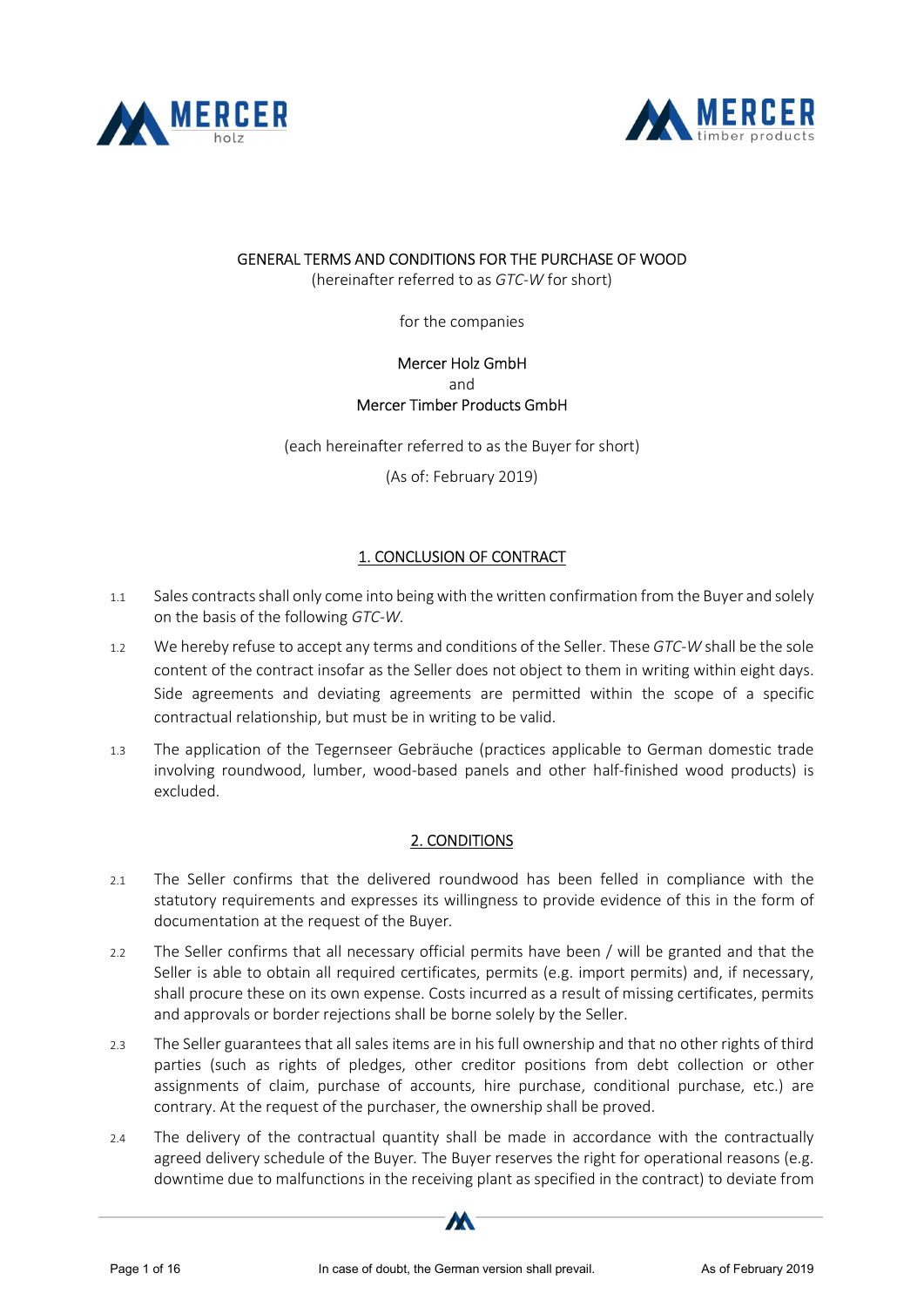the delivery schedule and to decrease the total quantity by 10% or shift the monthly delivery quantity by 20%- without affecting the agreed prices. The seller will be informed about the changes in a timely manner. The seller does not qualify for compensation of possibly resulting additional expenses.

- 2.5 If the agreed volume that is supplied within a delivery period as specified is below the volume as specified in the delivery plan and thus the volume is not reduced by the Buyer in the sense of 2.3 the Buyer is regardless of the legal claims entitled a) to purchase the ordered delivery quantity from another seller and charge any additional costs to the original Seller (covering purchases) without grace period notification, b) to reduce the contract with regard to the contractual quantity without grace period notification or c) to extend the contractual period while maintaining the agreed prices without grace period notification.
- 2.6 Furthermore, the statutory and/or contractual provisions shall apply in the event of nonperformance in accordance with the contract.

# 3. TYPES OF ACQUISITION

- 3.1 Acquisition of fiber in the mill
	- 3.1.1 The dimensions, weights and qualities determined during the receipt of goods control at the Buyer's receiving mill as specified in the contract are binding and form the basis for the settlement of the delivery, unless contractually agreed otherwise.
	- 3.1.2 The Seller shall agree to process the deliveries immediately. The Seller shall receive the results of the measurements in writing, together with a statement or notification of receipt for the timber, which shall also include any complaints if timber is found to be contrary to contract.
	- 3.1.3 The Seller is obliged to check each supply before delivery for foreign bodies especially plastic and soot and to remove those and if necessary to remove the contaminated wood and to replace it with wood that comply with the quality requirements as specified in the contract.
	- 3.1.4 If the cargo or parts of the cargo are not of the agreed quality, the Buyer shall be entitled to refuse to accept the cargo; any costs incurred as a result (e.g. in connection with the temporary storage of the goods at the *Buyer's* place, prior carriage and return freight etc.) shall be borne by the Seller.
- 3.2 Acquisition of fiber outside of the mill

Unless contractually agreed otherwise, the measurement, sorting and marking shall be carried out in accordance with the valid framework agreement of raw wood trade (in short: RVR, which can be viewed at http://www.rvr-deutschland.de/), the legal provisions and these additional relevant GTC-W of the Buyer.

# 4. TRANSFER OF RISK

4.1 Transfer of risk – when handing over goods at the forest road – shall take place with the Buyer's confirmed wood takeover.

- 4.2. In case of delivery free on railway wagon transfer of risk shall take place with the acceptance of the wagon by the vehicle inspector.
- 4.3 Unless contractually agreed otherwise, the risk shall be transferred in accordance with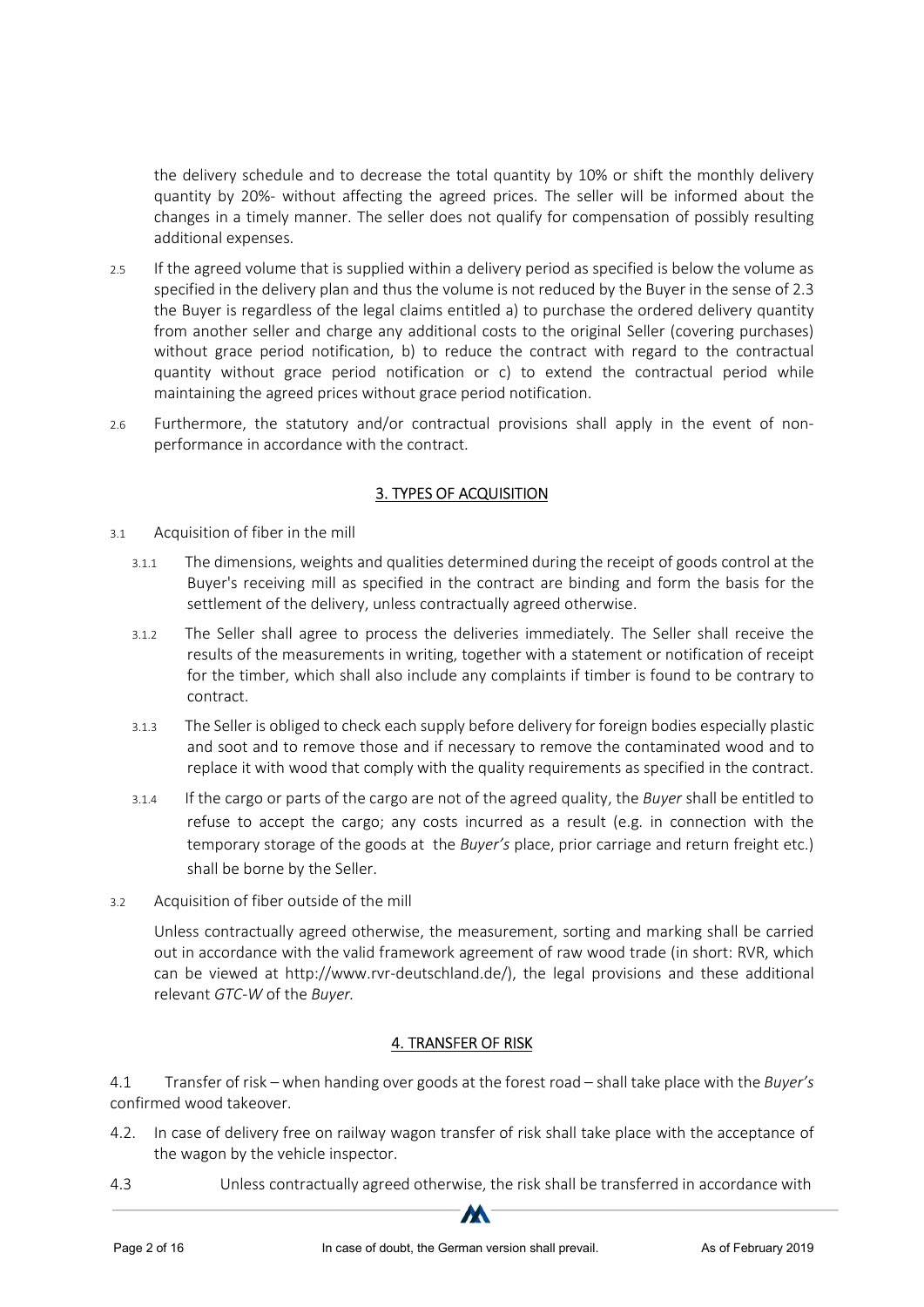the statutory provisions.

# 5. TYPES OF FIBER / DIMENSIONS / QUALITY / LIABILITY

The Seller shall be bindingly required to adhere to the following requirements of the Buyer with regard

to types of timber, dimensions and quality.

- 5.1 Roundwood for pulp production
	- 5.1.1 Requirements regarding species
		- The following shall be accepted:
			- Pine (including Pinus strobus)
			- **Spruce**
			- Fir
			- Douglas Fir
			- Larch (as intermixture according to contractual agreements)
	- 5.1.2 Requirements regarding the dimensions of roundwood
		- for the mill Zellstoff Stendal GmbH:

Length: 2.5 - 6 m diameter at the top: at least 70 mm diameter at the stem base: a maximum of 750 mm

for the pulp Zellstoff- und Papierfabrik Rosenthal GmbH:

Length: 2.0 - 2.5 m diameter at the top: at least 80 mm diameter at the stem base: a maximum of 750 mm

5.1.3 Requirements regarding quality

The following shall be accepted:

- Industrial roundwood
- maximum highly friable but commercially usable
- maximum highly knotty
- branches cut flush from trunk
- cut square at the ends of the trunk
- Insect damage, blueing, red-striped wood and hard rot

The following shall not be accepted:

- Extreme warping
- Severe soft rot
- Soot and foreign bodies in or on the roundwood (e.g. metal, plastic)
- roundwood contaminated with radiation

Deliveries from former war zones and from military training areas and stands which have verifiably contained foreign bodies in the past shall only be accepted if it can be safely established that the roundwood no longer contains foreign bodies. If an unacceptable quality of roundwood is delivered to the Buyer, the Seller shall bear all consequential costs incurred by the Buyer as a result of the non-contractual delivery (e.g. logistics costs).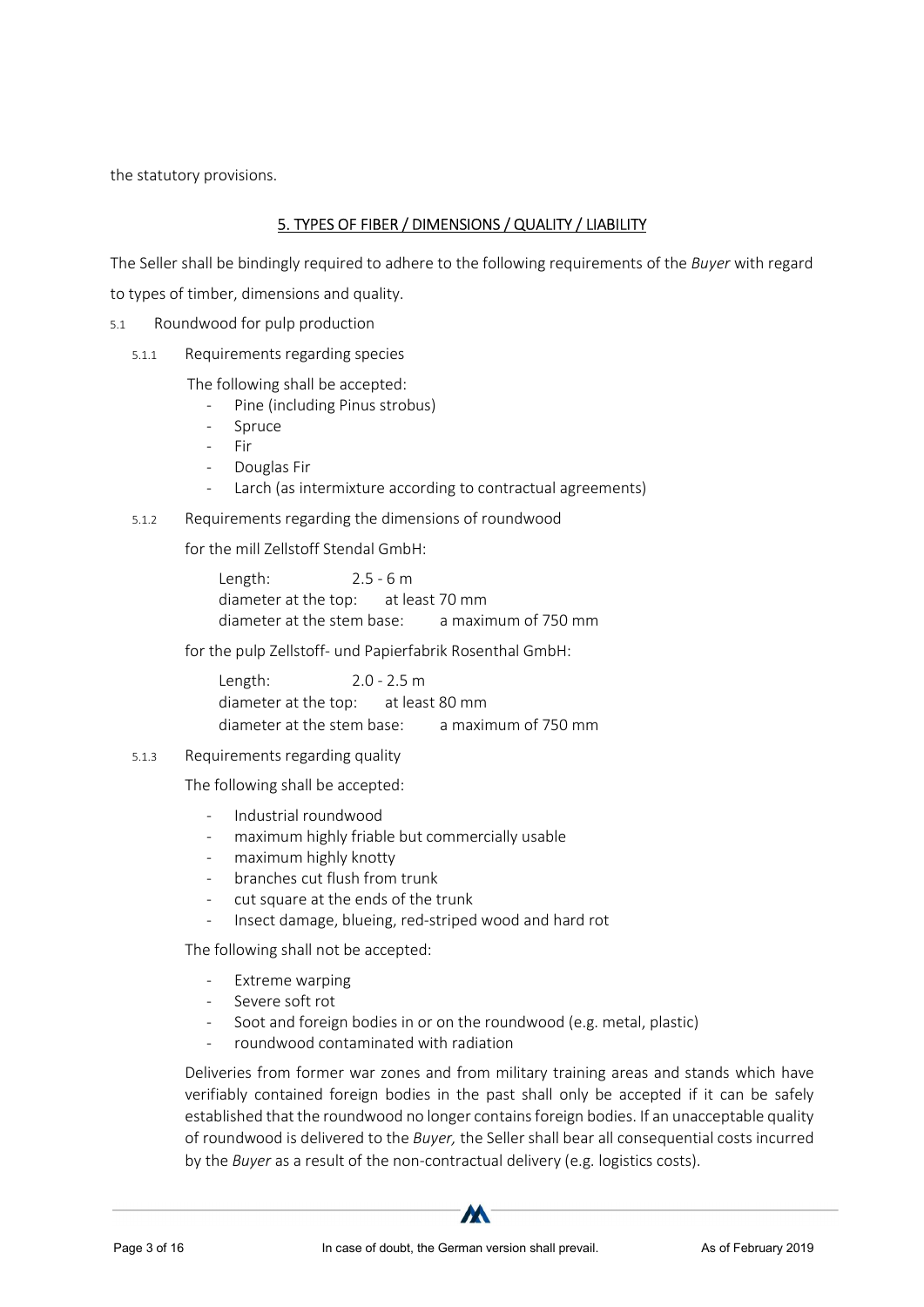#### 5.2 Wood chips

5.2.1 Requirements regarding species

The following shall be accepted:

- Pine (including Pinus strobus)
- Spruce
- Fir
- Douglas Fir
- 5.2.2 Requirements regarding the dimensions of the wood chips
	- Length:  $28 \text{ mm} \pm 5 \text{ mm}$
	- Width:  $25 \text{ mm} \pm 3 \text{ mm}$
	- Thickness:  $6 \pm 1$  mm in radial direction
- 5.2.3 Requirements regarding quality

With regard to fractionation:

For target values for the individual chip fractions (fraction target value) see Table 1 below. Deviations of one or more fractions of the target values shall be tolerated up to the specified indicated tolerance. If, after analysing a sample at its mill, the Buyer establishes that one or more of the fractions exceed the values of the pay limit, the Buyer shall be entitled to not pay the percentage proportions above the pay limit. If, on the basis of analysis values for a truck delivery determined at its factory, the Buyer establishes that one or more fractions have values in the range of the rejection limit, the Buyer shall be entitled to reject the truck delivery and also not to pay for it. Upon written request by the Seller, the latter shall receive a copy of the test report prepared by the Buyer.

| <b>FRACTION DESCRIPTION</b> |                       |                                                | <b>TARGET</b><br><b>FRAC-TION</b><br><b>VALUE</b> | <b>TOLERANC</b><br>E LIMIT | PAY<br><b>LIMIT</b>      | <b>REJECT-</b><br><b>LIMIT</b> |
|-----------------------------|-----------------------|------------------------------------------------|---------------------------------------------------|----------------------------|--------------------------|--------------------------------|
|                             |                       |                                                | [%/admt]                                          | $[\%$ /admt]               | [%/admt]                 | [%/admt]                       |
| F1                          | Oversized<br>fraction | Hole diameter 45.0 mm                          | $\leq 1$                                          | $\overline{2}$             | > 2                      | $\geq 4$                       |
| F <sub>2</sub>              | Coarse<br>fraction    | Bar spacing 8 mm                               | $<10$                                             | 10                         | $>10$                    | $\geq 15$                      |
| F3/1                        | Desired<br>fraction 1 | Hole diameter 13,0 mm<br>$± 0.1$ mm            | >60                                               | $\overline{\phantom{a}}$   | $\overline{\phantom{a}}$ | $\sim$                         |
| F3/2                        | Desired<br>fraction 2 | Hole diameter 7.0 mm $\pm$<br>$0.1 \text{ mm}$ | < 20                                              | $\overline{\phantom{a}}$   | $\overline{\phantom{a}}$ | $\overline{\phantom{a}}$       |
| F4                          | Fine fraction         | Hole diameter 3.0 mm $\pm$<br>$0.1 \text{ mm}$ | < 6                                               | 8                          |                          | $\geq 15$                      |
| F <sub>5</sub>              | Sieved<br>sawdust     |                                                | $\leq$ 1                                          | < 2                        | > 8                      | $\geq$ 2                       |
|                             | Bark                  |                                                | < 1                                               | < 2                        | $\overline{\phantom{a}}$ | $\geq$ 2<br>in winter 3        |

Table 1: Timber chip fractioning

With regard to other requirements

 $\boldsymbol{M}$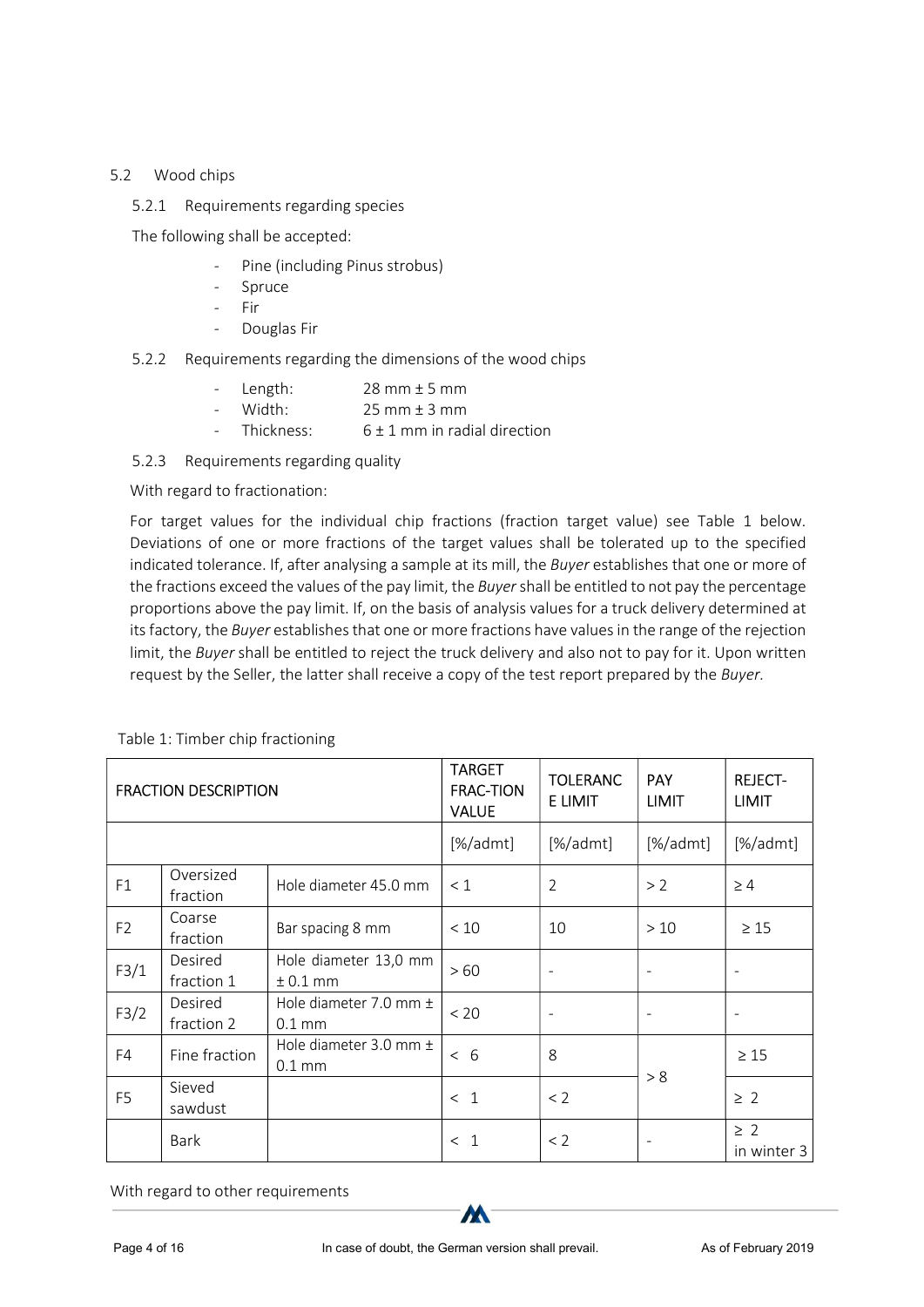Wood chips should be

- of healthy roundwood completely free of bark and fungus
- diagonally chopped (chipper and counter knives must be sharpened at sufficient intervals and correctly adjusted) and
- sieved (fine and oversized/coarse product)

The following shall not be accepted:

Loose bark pieces, wood shavings, frame saw logs, log profiling wool, dried timber and foreign bodies in and around the wood chips (e.g. metal parts, stones, snow, ashes, plastic, etc.). Wood chips which have been exposed to radiation shall also be unacceptable.

#### 5.3 Roundwood for lumber production

Following trees species are purchased: Norway spruce (Picea abies), White fir (Abies alba), Pine (Pinus spec.), Larch (Larix spec.) und Douglas fir (Pseudotsuga menziesii).

If other tree species are delivered they have to be marked clearly. The current version of the Lengths and Sorting List for Mercer Timber Products GmbH is valid in combination with the specific purchase contract. The current Lengths and Sorting List is available on the homepage www.mercer-holz.de and can be downloaded by the Seller anytime.

#### 6. DELIVERY CONDITIONS

6.1 Supply of roundwood in storage areas

The following conditions shall apply to the supply of roundwood, unless agreed otherwise contractually agreed:

- 6.1.1 Roundwood at the forest road, see Annex 1
- 6.1.2 Roundwood at the interim storage facility (train station / harbour), see Annex 2
- 6.2 Supply on a carrier
	- 6.2.1 Truck

The loading and cargo securing requirements pursuant to Annex 3 shall apply when loading trucks with roundwood unless contractually agreed otherwise.

6.2.2 Railway wagon

The legal railway regulations and, if applicable, the conditions of the railway transport company responsible for the traction, in addition to the loading and cargo regulations pursuant to Annex 4 are to be adhered to when loading the railway wagons.

Foreign bodies especially soot and plastics are to be removed by the Seller before loading the railway wagon.

Empty/multiple/demurrage charges shall be borne by the Seller if the Seller is responsible for these charges.

Upon conclusion of all sales contracts concluded on the basis of "free railway wagon loading",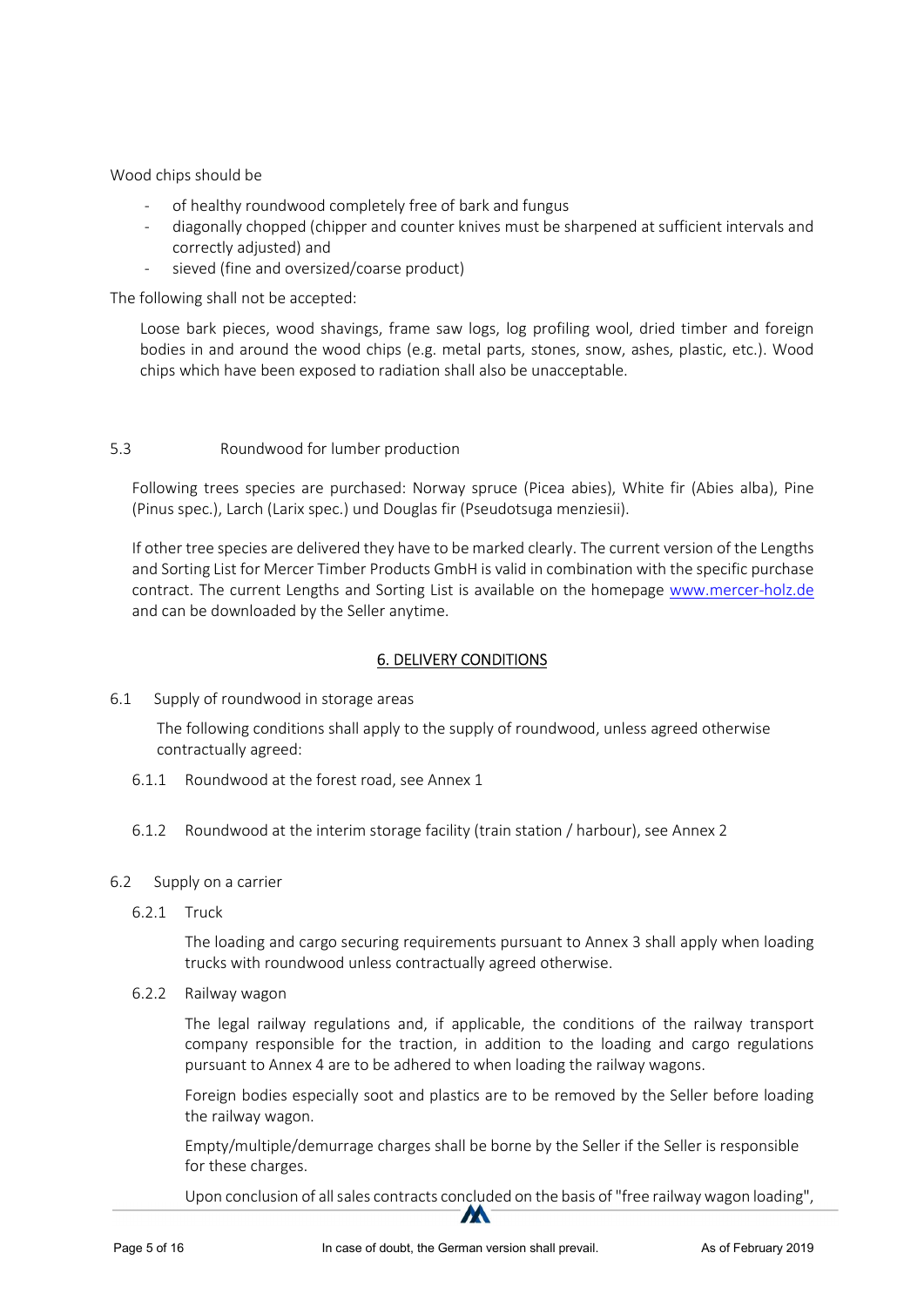the Seller shall attach to the contract a list of all railway stations to be used to load the contractually agreed timber volumes during the contractual period.

If it is not possible to load roundwood volumes at the agreed railway station during the contractual period, the Buyer shall have the right to fully or partially withdraw from the contract at any time, without the Seller being able to make any claims for compensation or damages to the Buyer. The Buyer shall be released from the obligation to accept the goods with regard to the withdrawn section. If the Buyer notifies that he is withdrawing from the contract, any advance payments for volumes which have not yet been delivered shall be compensated to the Buyer in full.

6.2.3 Inland/ocean vessels

When loading inland and ocean vessels, the loading and cargo regulations pursuant to Annex 5 and Annex 6 shall apply unless contractually agreed otherwise.

- 6.3 Supply at the mill
	- Upon delivery by truck, the valid delivery times at the Buyer's mills shall be observed. The delivery takes place according to agreement with the Buyer.
	- The Highway Code (StVO) and traffic regulations (StVZO) shall be observed.
	- The Seller shall be responsible for compliance with the maximum total weight limits as stipulated in the traffic regulations.
	- Each delivery note for deliveries to Friesau mill has to be marked with estimated volumes, precise number of logs, origin and the distance from the mill.
	- As it is not possible to precisely determine the roundwood mass on the truck due to different specific weights of roundwood, there may be deviations from the total permissible weight. In the case of roundwood deliveries to the mill Zellstoff Stendal, the Buyer shall therefore reserve the right in case of excess of the permitted total weight to deduct  $\epsilon$  10 for the first ton of excess weight, € 20 for the second ton of excess weight and € 30 for each further ton.
	- Truck beds must be clean before loading wood chips or roundwood. The Seller shall be liable for damages caused by foreign bodies in wood chip or roundwodd deliveries.

# 7. SHIPPING DOCUMENTS

The shipping documents must contain the following information as a minimum:

- **Supplier**
- Batch no.
- Origin of the fiber (if agreed)
- **Carrier**
- Dispatch dimensions for purchase ex road, free truck/railway wagon (forest wood)
- Proof of certification (PEFC, FSC<sup>®</sup>)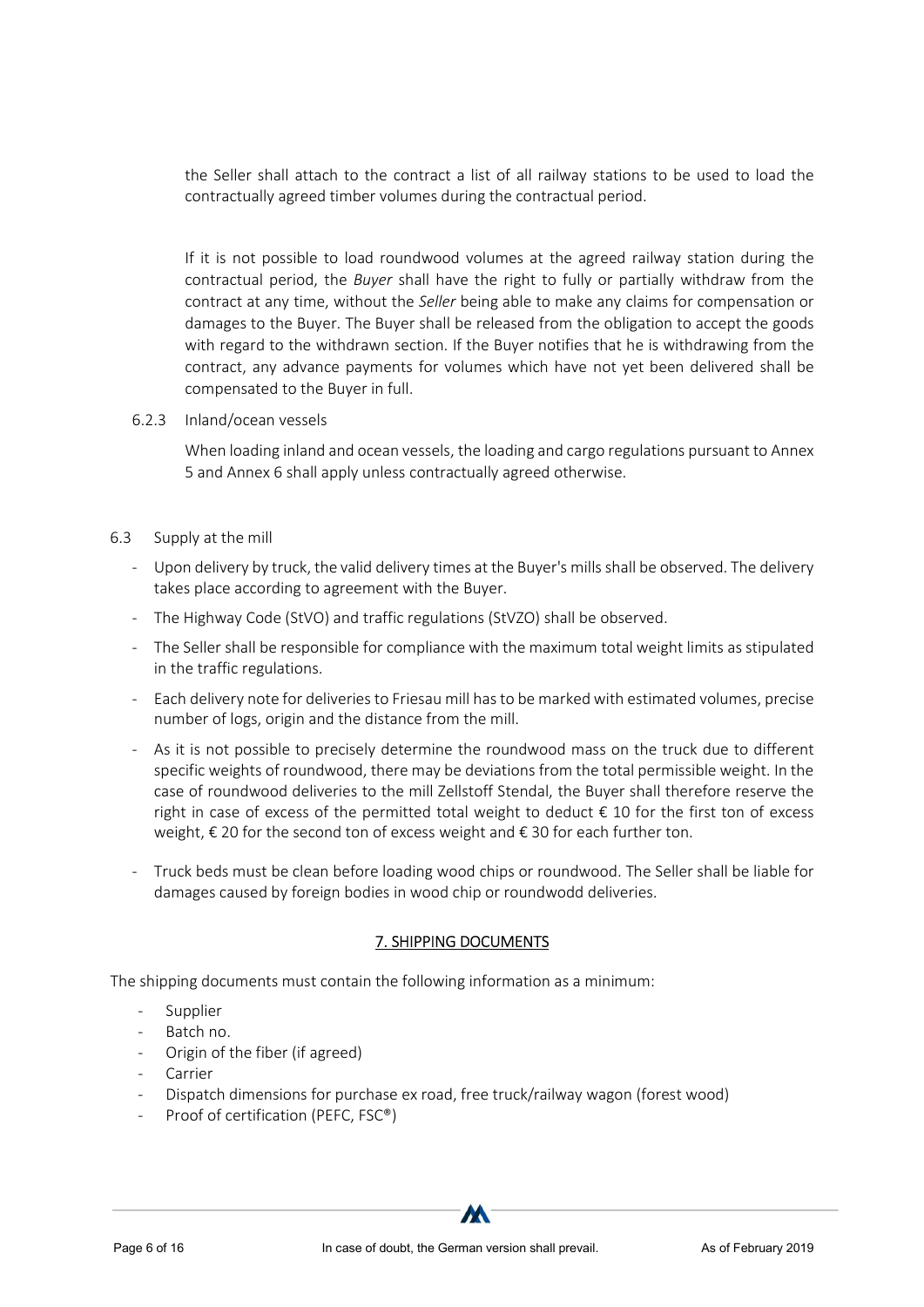# 8. LIABILITY

The Seller shall be liable - irrespective of the legal grounds - for all damages incurred by the Buyer as a result of non-compliance with contractual agreements, including consequential damage and financial loss.

This shall in particular include damages which occur during processing at the Buyer's mill resulting from non-compliance with the requirements stipulated in 5.1 and 5.2. Included in the liability shall in particular be damage claims arising from damage e.g. to components, equipment and machinery of the Buyer, loss of production of the Buyer, recourse claims by customers of the Buyer, financial losses etc.

The Seller shall be liable - irrespective of the legal grounds - for the improper provision or storage of the fiber (see Clause 6), too.

# 9. FOREST PROTECTION AND CALAMITY CLAUSE

Market influencing calamity entitles both parties to renegotiate volumes and prices in the contract.

The Buyer shall not assume any costs for measures incurred by the Seller for forest protection reasons. This shall be deemed to include e.g. protective spraying of log piles, removal of beetle-infested roundwood during interim storage, etc.

# 10. ORIGIN OF WOOD

The seller commits that the roundwood / the thereof produced wood chips are harvested and purchased in accordance with the applicable legislation and other regional provisions and instructions (e.g. by the forest owner or forest authorities). The seller confirms that – to his best knowledge – the delivered wood products do not origin from controversial sources (according to the PEFC Chain of Custody standard in the valid version and the FSC Controlled Wood standard FSC-STD-40-005 in the valid version). The buyer has the right to inspect personally or by third parties the origin of wood as stated by the seller and to verify systems in place for collecting and storing information about the origin of wood. The buyer cares together with the seller that those inspections carried out by the seller or by third parties will not lead to the disclosure of sensitive market data. The seller supports the buyer to the feasible extent to conduct the above mentioned controls at his sub-suppliers. The seller commits to make the certification documents / the proof of sustainable forestry available for the buyer upon request.

The buyer has the right to refuse supplies by the seller when the seller cannot proof that the roundwood / the thereof produced wood chips comply with the above mentioned FSC / PEFC requirements.

# 11. FORCE MAJEURE

Delays, postponements and/or the inability of the contractual parties to deliver goods and provide services as a result of force majeure shall not be regarded as a breach of contract for the duration of the disruption and for a reasonable transition period after the disruption. Force majeure shall include all unforeseen events of a factual or legal nature which hinder or make impossible the settlement of the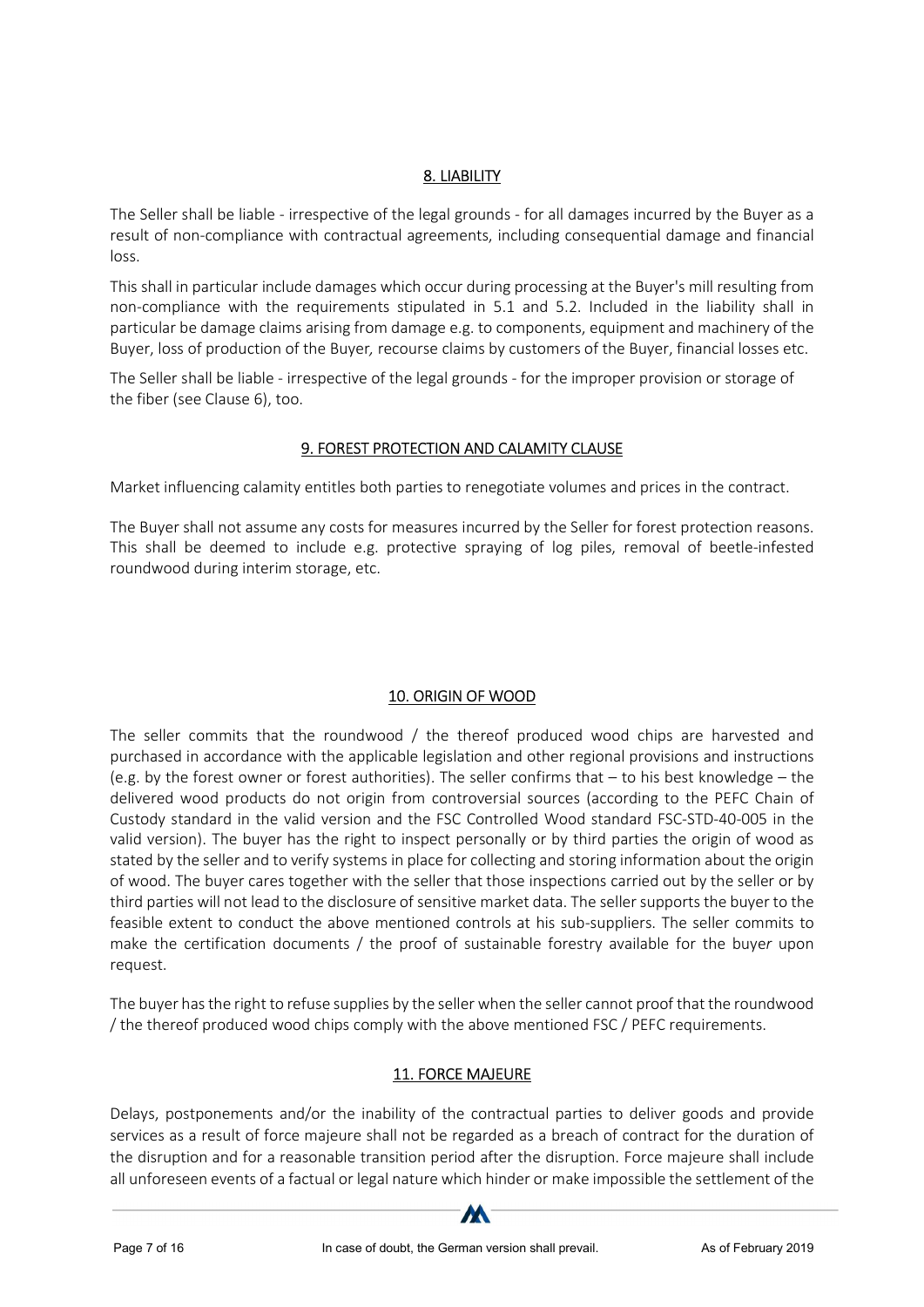contract and which are not caused by one or the other contractual parties. Force majeure shall for example include war, the threat of war, strikes permissible under employment law, unforeseen natural disasters, fire damage and epidemics and mechanical breakdowns on machinery/production facilities in the receiving mill.. The contractual parties shall immediately inform each other of the occurrence of force majeure and of the expected duration of the disruption to services.

If only a partial delivery is hindered or prevented as a result of force majeure, the Seller shall be required to deliver and the Buyer obliged to accept the partial delivery not affected by the disruption.

If the force majeure hinders or prevents the settlement of the contract for an indefinite period or if the fulfillment of the contract is unreasonable for one of the parties due to the force majeure, either party may fully or partially withdraw from the contract in accordance with the legal regulations. In event of withdrawal, the contractual parties shall immediately return whatever they have received from the other contractual party.

# 12. INVOICING

Invoices must correspond to the contract and must be submitted after the effected delivery, stating the contract number. Possible additional or reduced performances respectively other deviations from the contract shall be positioned in the invoice separately. The legal Value Added Tax shall be positioned in the invoice separately.

Before commencing business relations the form for supplier data needs to be filled especially the value added tax identification number / tax number needs to be communicated.

In the cases that supplies and services of the seller are invoiced by credit note issued by the buyer the seller ensures that the buyer is informed immediately about all changes in address, bank data, value added tax identification number or tax number. The buyer has the right to request a proof of the seller's entrepreneurial characteristics with the right to deduct input tax as well as a proof of the missing entrepreneurial characteristics through e.g. a statement by the tax authority. The seller is hereby informed that he has legally obliged to register and pay the value added tax as stated in the credit note issued to him.

# 13. APPLICABLE LAW, PLACE OF JURISDICTION AND LEGAL VENUE

The law of the Federal Republic of Germany shall apply. The provisions of the UN CISG shall not apply. The contractual language shall be German, which shall also apply to all other correspondence.

The place of performance for all mutual benefits shall be the headquarters of the Buyer, unless contractually agreed otherwise.

If the contractual partner is a merchant pursuant to the German Commercial Code (Handelsgesetzbuch), a legal entity under public law or a special fund under public law, the place of jurisdiction for all disputes directly and indirectly arising from the contractual relationship is the court having jurisdiction ratione loci and ratione materiae for the headquarters of the Buyer.

# 14. GROUP INVOICING CLAUSE

The Buyer shall be entitled to offset claims which the Seller makes against the Buyer with claims that other companies in the group of the Buyer have against the Seller.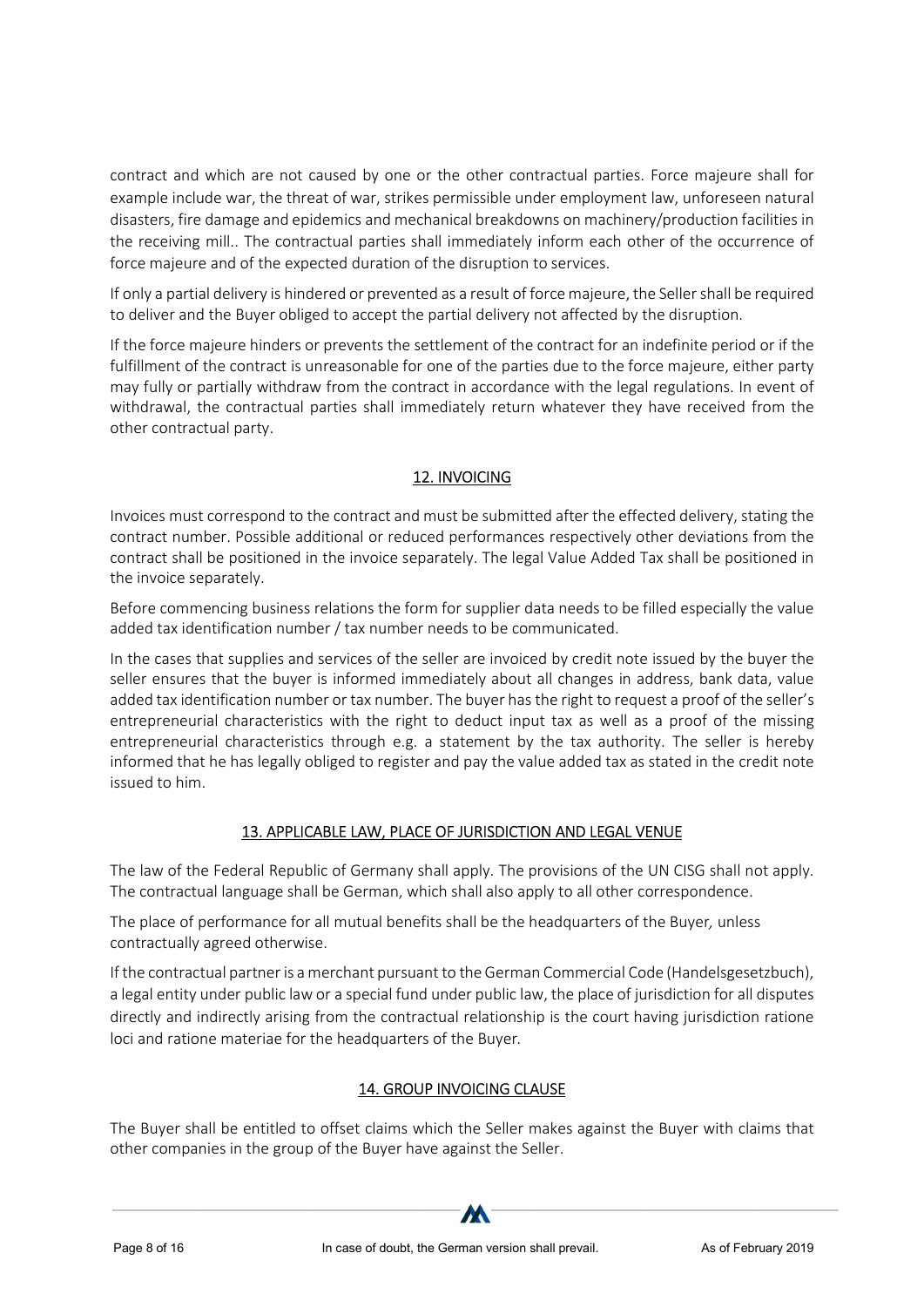#### 15. SEVERABILITY CLAUSE

If individual provisions of these GTC-W are or become fully or partially invalid, this shall not affect the validity of the remaining provisions. The fully or partially ineffective provisions shall be replaced by a provision the economic sense and outcome of which most closely reflects that of the ineffective provision.

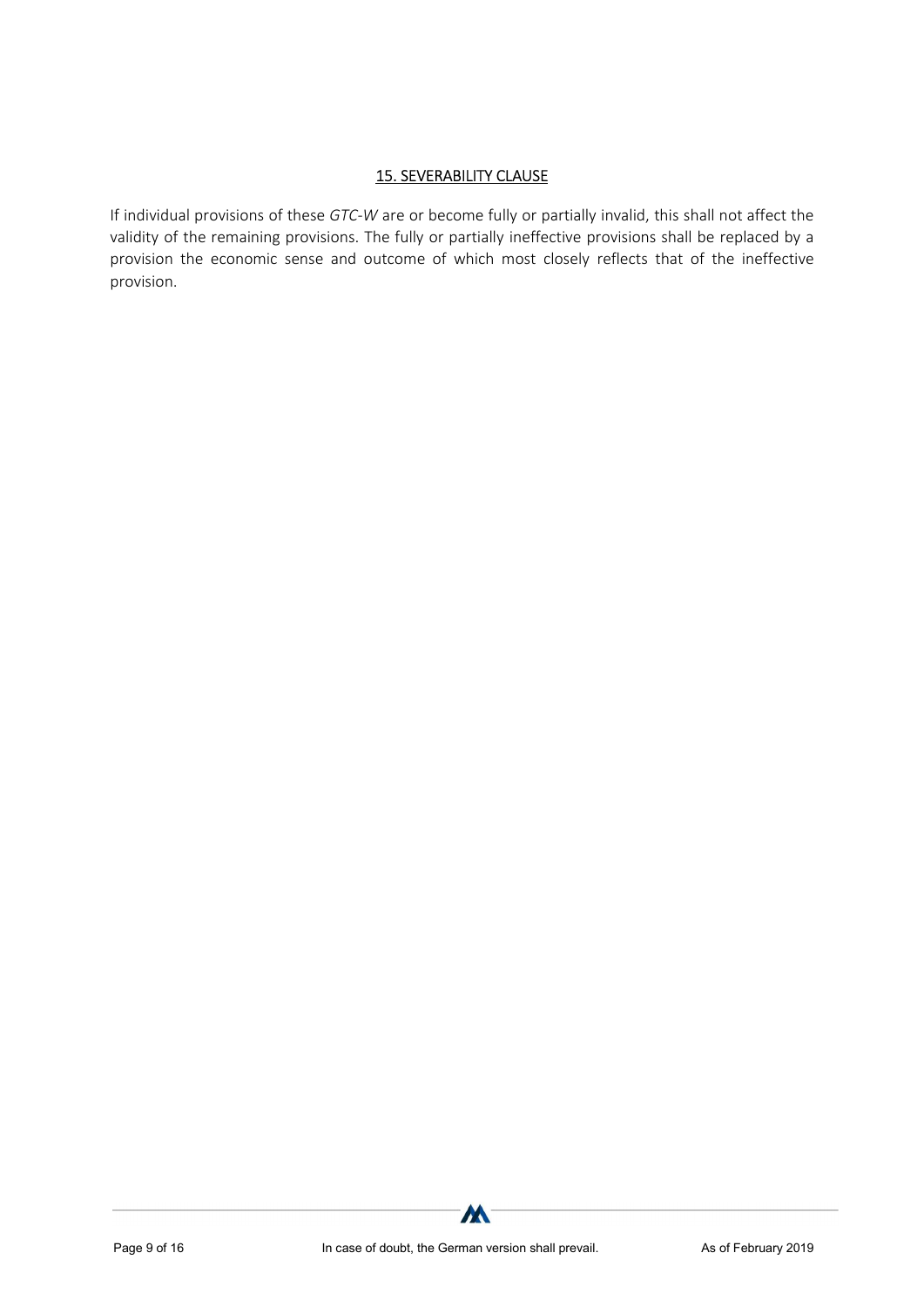| Roundwood at forest store |                                                                                                                                                                  |  |  |  |  |
|---------------------------|------------------------------------------------------------------------------------------------------------------------------------------------------------------|--|--|--|--|
| Supply time               | In accordance with the delivery schedule in the purchase contract-                                                                                               |  |  |  |  |
|                           | Log pile location as well as access and run-off roads must be<br>accessible for trucks all year round and have appropriate clearance.                            |  |  |  |  |
|                           | The roundwood must not be stored under power and telephone<br>lines or in bends and should be stored by the main roads where<br>possible.                        |  |  |  |  |
|                           | It must be possible for trucks with trailers to turn around on roads<br>with a dead end.                                                                         |  |  |  |  |
| Storage location          | The safety distance between the log pile and public road is 1.0 m to<br>the edge of the road and 0.5 m to the edge of the road in all other<br>cases.            |  |  |  |  |
|                           | Short log piles are to be positioned at a 90° angle to the removal<br>route.                                                                                     |  |  |  |  |
|                           | The storage location must be free from foreign bodies (especially<br>plastic and soot).                                                                          |  |  |  |  |
|                           | Log piles max. 4.0 m of height and log pile volume min. 25 stacked<br>cubic meters.                                                                              |  |  |  |  |
|                           | Different assortments, lengths and tree species are to be stored in<br>distinctly separate piles.                                                                |  |  |  |  |
| Delivery units            | Industrial roundwood with a diameter exceeding 30 cm at the<br>thicker end is to be stacked separately.                                                          |  |  |  |  |
|                           | The roundwood is to be stored flush with the side of the road on<br>$\overline{\phantom{a}}$<br>one side and stacked approximately horizontally.                 |  |  |  |  |
|                           | Excess lengths at the back of the log pile are to be trimmed off.                                                                                                |  |  |  |  |
|                           | The piles must contain no loose branches or twigs.                                                                                                               |  |  |  |  |
|                           | saw logs and pallet assortments are to be placed on underlays.                                                                                                   |  |  |  |  |
|                           | The roundwood is to be secured at the beginning and end of the<br>$\overline{\phantom{a}}$<br>log pile to prevent rolling.                                       |  |  |  |  |
| Safety/<br>Risk avoidance | The wood must be checked for foreign bodies before handing over.<br>The wood must be free from foreign bodies (especially plastic and<br>soot) when handed over. |  |  |  |  |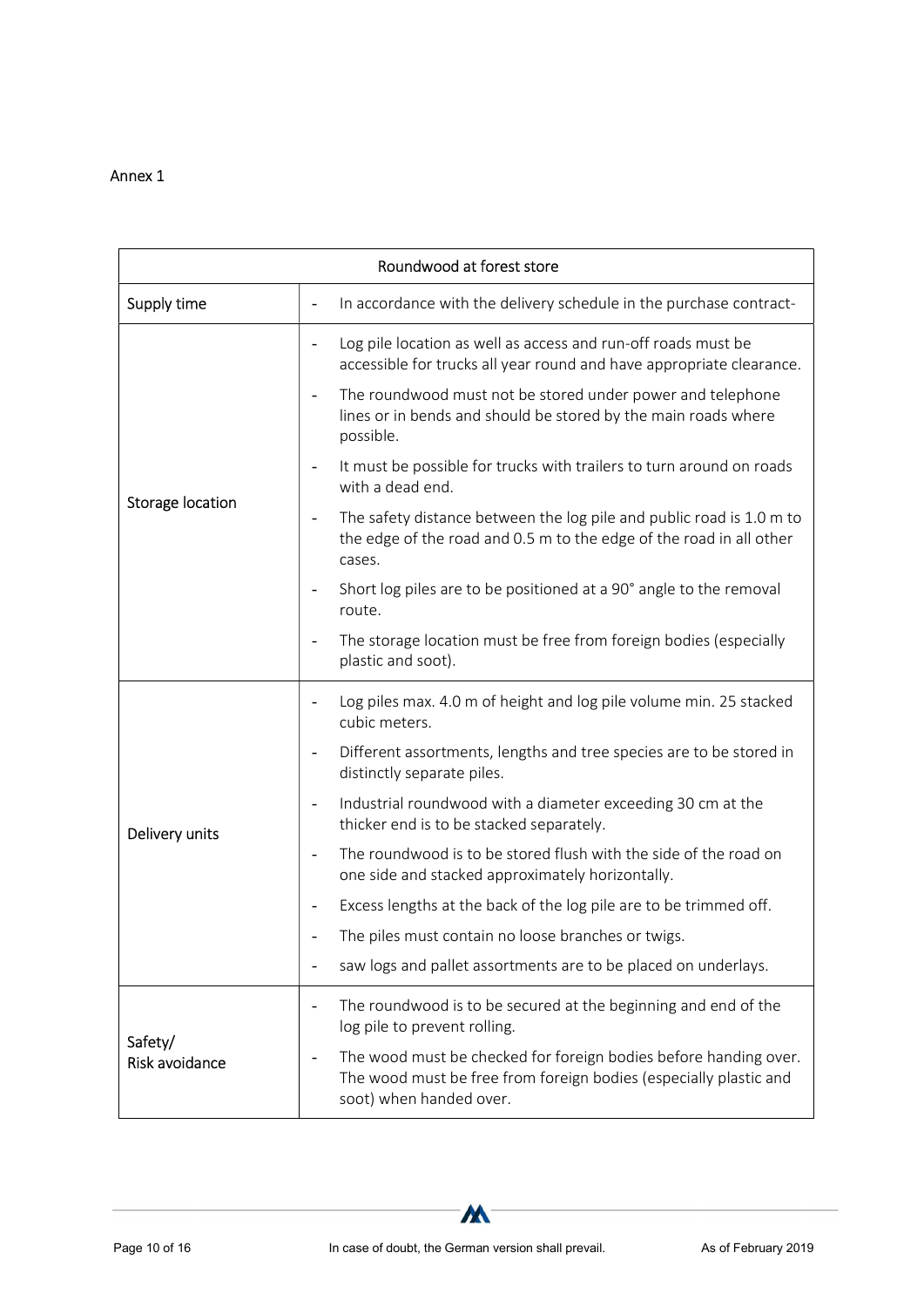| Roundwood at interim storage facility (train station / harbour) |                                                                                                                                                                            |  |  |  |  |
|-----------------------------------------------------------------|----------------------------------------------------------------------------------------------------------------------------------------------------------------------------|--|--|--|--|
| Supply time                                                     | In accordance with the delivery schedule in the purchase contract.<br>$\blacksquare$                                                                                       |  |  |  |  |
|                                                                 | The Seller will be assigned the storage area location in a timely manner before the start of<br>delivery. The Seller is required to use only its assigned storage area.    |  |  |  |  |
|                                                                 | The storage location must be free from foreign bodies (especially plastic and soot). The Seller<br>must completely remove any foreign bodies before storing the wood.      |  |  |  |  |
|                                                                 | The roundwood is not to be stored under power and telephone lines.                                                                                                         |  |  |  |  |
| Storage location                                                | The allocated access roads to/from the interim storage area must be adhered to.<br>$\sim$                                                                                  |  |  |  |  |
|                                                                 | On railway tracks, enough space should be left between the log pile and tracks for trucks to<br>drive through.                                                             |  |  |  |  |
|                                                                 | The distance between the log pile and edge of the pier at ports is 1.0 m.                                                                                                  |  |  |  |  |
|                                                                 | The local rules for the opening and rest periods must be adhered to.<br>$\overline{\phantom{a}}$                                                                           |  |  |  |  |
|                                                                 | The height and length of the log pile depends on the local provisions; at train stations, the<br>maximum height of log piles is 4.0 m.                                     |  |  |  |  |
|                                                                 | Different assortments, lengths and tree species are to be stacked in clearly distinct piles,<br>$\sim$<br>unless agreed otherwise.                                         |  |  |  |  |
| Delivery units                                                  | The roundwood is to be stored flush with the side of the road on one side and stacked<br>approximately horizontally.                                                       |  |  |  |  |
|                                                                 | Excess lengths are to be trimmed.                                                                                                                                          |  |  |  |  |
|                                                                 | The log piles must contain no loose branches, twigs or foreign bodies.<br>$\blacksquare$                                                                                   |  |  |  |  |
|                                                                 | The roundwood is to be secured at the beginning and end of the log pile to prevent rolling.<br>$\overline{\phantom{a}}$                                                    |  |  |  |  |
| Safety/<br>risk avoidance                                       | If wood falls into the port basin, the local water police is to be immediately notified and<br>$\sim$<br>recovery arranged.                                                |  |  |  |  |
|                                                                 | The wood must be checked for foreign bodies before handing over. The wood must be free<br>from foreign bodies (especially plastic and soot) when handed over to the Buyer. |  |  |  |  |

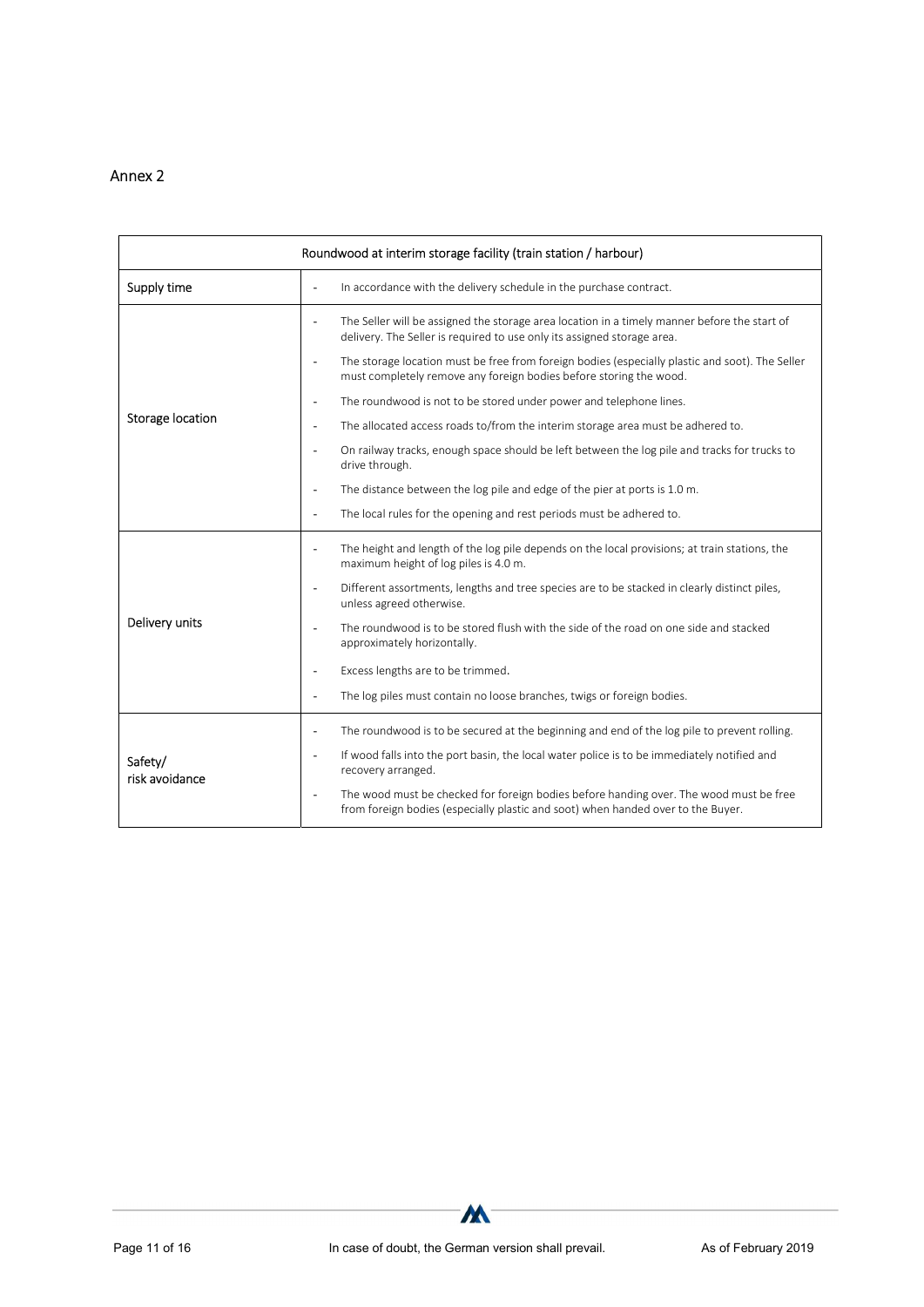|          | Loading and load securing requirements for trucks                                                                                                                                                                                                                                  |                                                       |  |  |  |
|----------|------------------------------------------------------------------------------------------------------------------------------------------------------------------------------------------------------------------------------------------------------------------------------------|-------------------------------------------------------|--|--|--|
|          | Roundwood                                                                                                                                                                                                                                                                          | Wood Chips                                            |  |  |  |
|          | - Vehicles must be loaded in compliance with the permissible total weight and the permissible loads per axle                                                                                                                                                                       |                                                       |  |  |  |
|          | - The Seller must check truck beds for cleanliness and remove foreign bodies (especially plastic and soot) before loading.                                                                                                                                                         |                                                       |  |  |  |
|          | The "Loading recommendations for roundwood loaded lengthways for secured loading<br>for road transport" of the working group 'Arbeitsgemeinschaft Rohholzverbraucher<br>e.V.' must be followed, in particular:                                                                     |                                                       |  |  |  |
|          | - All roundwood is to be loaded longitudinal to the direction of travel.                                                                                                                                                                                                           |                                                       |  |  |  |
|          | - It should be loaded level at the front between two pairs of stanchions when possible.                                                                                                                                                                                            |                                                       |  |  |  |
|          | - The loading is to start at the stanchions to prevent the formation of voids.                                                                                                                                                                                                     |                                                       |  |  |  |
|          | - The load must be placed on the stanchion stool with approximately the same overhang<br>length.                                                                                                                                                                                   |                                                       |  |  |  |
|          | - The logs must significantly overhang the stanchions in longitudinal direction.                                                                                                                                                                                                   |                                                       |  |  |  |
|          | - The side rave must overhang the roundwood located directly next to the side rave by at<br>least 20 cm when measured from its position against the side rave (see graphic).                                                                                                       |                                                       |  |  |  |
| Loading  | ca. 20 cm<br>Position against side rave                                                                                                                                                                                                                                            |                                                       |  |  |  |
|          | - Thick and thin roundwood ends should be loaded alternately.                                                                                                                                                                                                                      |                                                       |  |  |  |
|          | - The individual layers of roundwood should be compressed using the gripper.                                                                                                                                                                                                       |                                                       |  |  |  |
|          | - Gaps by the stanchions in the upper positions and in the pile of wood are to be avoided<br>in all cases.                                                                                                                                                                         |                                                       |  |  |  |
|          | - Upper logs have to be loaded in a round bow and the upper layer of wood should be<br>evened so that the belt fits closely around the logs.                                                                                                                                       |                                                       |  |  |  |
|          | - Sufficient gaps must be available between the loaded piles.                                                                                                                                                                                                                      |                                                       |  |  |  |
|          | - The load is to be secured by and is the responsibility of the driver.                                                                                                                                                                                                            |                                                       |  |  |  |
|          | - The cargo must be secured so that, under normal driving conditions, neither the entire cargo nor individual parts of the cargo<br>can incorrectly slip, roll away or fall. Normal driving conditions include braking completely, evasive manoeuvres and bumps on<br>the roadway. |                                                       |  |  |  |
| Load     | - The "Loading recommendations for raw timber loaded lengthways for secured loading<br>during road transport" of the 'Arbeitsgemeinschaft Rohholzverbraucher e.V.' are<br>applicable to the load securing process, in particular:                                                  | - Wood chips are to be covered<br>for transportation. |  |  |  |
| securing | - When securing form-locked piles at least one hand-tightened tie-down per roundwood<br>pile is to be used; when securing force-fit piles at least two tie-down are to be used per<br>roundwood pile (minimum number of tie-down - see loading recommendations).                   |                                                       |  |  |  |
|          | - The tie-downs should run across the shortest path over the load, should not be twisted<br>and should be<br>distributed fairly evenly over the timber pile.                                                                                                                       |                                                       |  |  |  |
|          | - If more than two tie-downss are used per roundwood pile, the clamping elements used<br>with the tie-downs are to be used alternately on the right and left side of the load.                                                                                                     |                                                       |  |  |  |

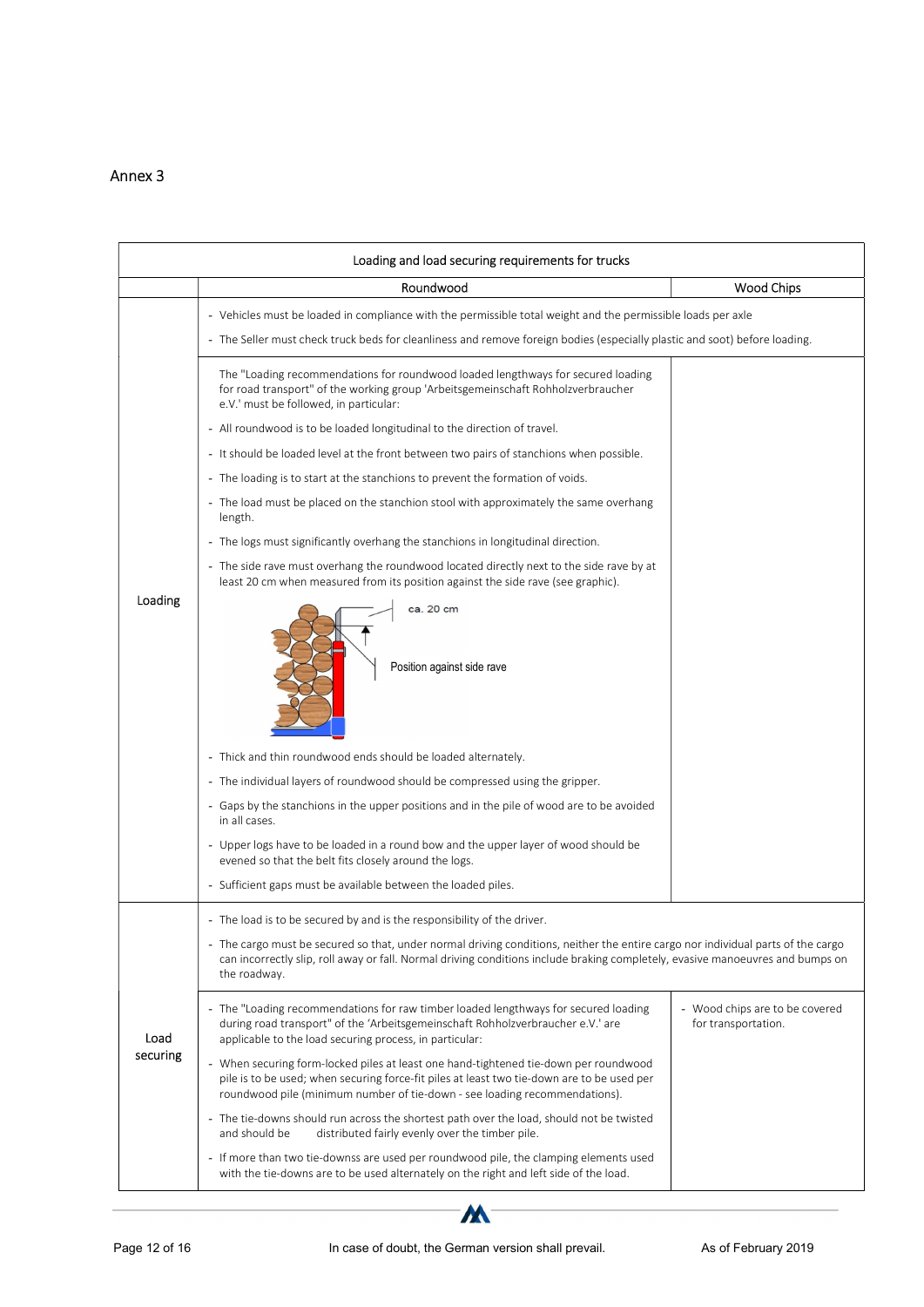| - The tension of the tie-downs should be checked and retightened if necessary. |  |
|--------------------------------------------------------------------------------|--|
| - A cargo crane positioned on the load must not be clamped.                    |  |
|                                                                                |  |
|                                                                                |  |
|                                                                                |  |
|                                                                                |  |
|                                                                                |  |

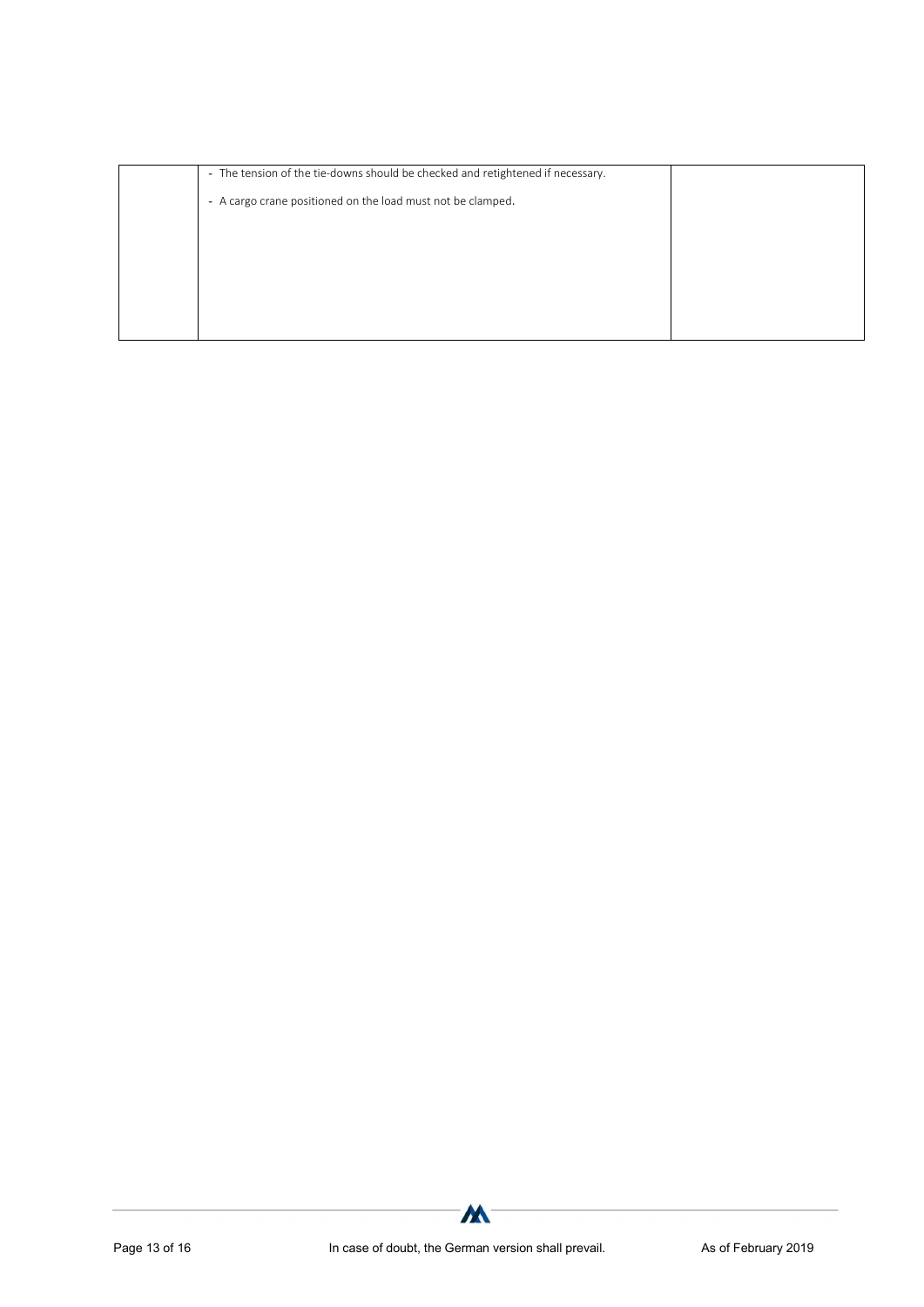| Loading and load securing requirements train |                                                                                                                                                                                                                                                       |                                                                     |  |  |  |
|----------------------------------------------|-------------------------------------------------------------------------------------------------------------------------------------------------------------------------------------------------------------------------------------------------------|---------------------------------------------------------------------|--|--|--|
|                                              | Roundwood                                                                                                                                                                                                                                             | Wood chips                                                          |  |  |  |
| Loading<br>times                             | - Loading should generally be completed within 24 hours. The exact loading times for each train will be reported by the<br>Buyer/client in a timely manner in writing.                                                                                |                                                                     |  |  |  |
|                                              | - The preliminary storage of roundwood/wood chips in the loading railway station requires prior consultation with the<br>Buyer/client as a matter of principle.                                                                                       |                                                                     |  |  |  |
|                                              | - Wagons are to be checked visually before loading. Any damage is to be immediately recorded in writing and immediately<br>reported to the Buyer/client. The seller must remove any foreign bodies (especially plastic and soot) from the load floor. |                                                                     |  |  |  |
|                                              | - Damage to wagons during loading are to be recorded in writing and immediately reported to the station staff and the<br>Buyer/client. Those can be invoiced to the seller.                                                                           |                                                                     |  |  |  |
|                                              | - Depending on the roundwood/wood chips weight and load capacity of the wagon, the maximum loading height is to be<br>exhausted as a matter of principle.                                                                                             |                                                                     |  |  |  |
|                                              | - Without exception, roundwood must be loaded lengthways in the direction of the<br>wagon.                                                                                                                                                            | - Wood chips should be loaded<br>to the maximum possible filling    |  |  |  |
|                                              | - Logs are to be loaded horizontally to the car floor and shall not be crooked in the stack.<br>Stacks are to be loaded evenly with gaps in between the stacks                                                                                        | depth. This means for open<br>wagons 10 cm below the upper<br>edge. |  |  |  |
|                                              | - The logs overhang the middle of the stanchion by at least 20 cm.                                                                                                                                                                                    | - Wood chips that fall in<br>between the containers have            |  |  |  |
| Loading                                      | - Trunks adjacent to the stanchions must be secured with at least half as high as their<br>diameter; trunks with a diameter below 20 cm must be secured to the side rave by at<br>least 10 cm.                                                        | to be removed.                                                      |  |  |  |
|                                              | - Trunks with a diameter below 10 cm are only loaded below the highest layer adjacent to<br>the stanchions.                                                                                                                                           |                                                                     |  |  |  |
|                                              | - Trunks loaded above the stanchions must be saddled evenly. The arch height of the<br>saddle above the side raves must not exceed one third of the loading width of the<br>wagon.                                                                    |                                                                     |  |  |  |
|                                              | - The diameter of the saddled trunks is at maximum the diameter of the trunks that form<br>the saddle.                                                                                                                                                |                                                                     |  |  |  |
|                                              | mind. 20 cm<br>max, 1/3 der Breit                                                                                                                                                                                                                     |                                                                     |  |  |  |
|                                              | - One tie-down is required per log pile. The distance of the tie-down to the log ends must<br>be at least 50 cm.                                                                                                                                      |                                                                     |  |  |  |
|                                              | - Tie-downs are to be pulled taught, must not be twisted and should be straight.                                                                                                                                                                      |                                                                     |  |  |  |
| Load                                         | - Each trunk in the saddle must be secured by the tie-down.                                                                                                                                                                                           |                                                                     |  |  |  |
| securing                                     | - Unused excess lengths of tie-down material are to be firmly knotted to the tie-down in<br>use and must not be attached to the wagon:                                                                                                                |                                                                     |  |  |  |
|                                              | - Branches and roots which extend into the profile of the wagon are to be trimmed off.                                                                                                                                                                |                                                                     |  |  |  |
|                                              | - Branches and loose bark should be removed from the cargo and the wagon.                                                                                                                                                                             |                                                                     |  |  |  |

 $\boldsymbol{M}$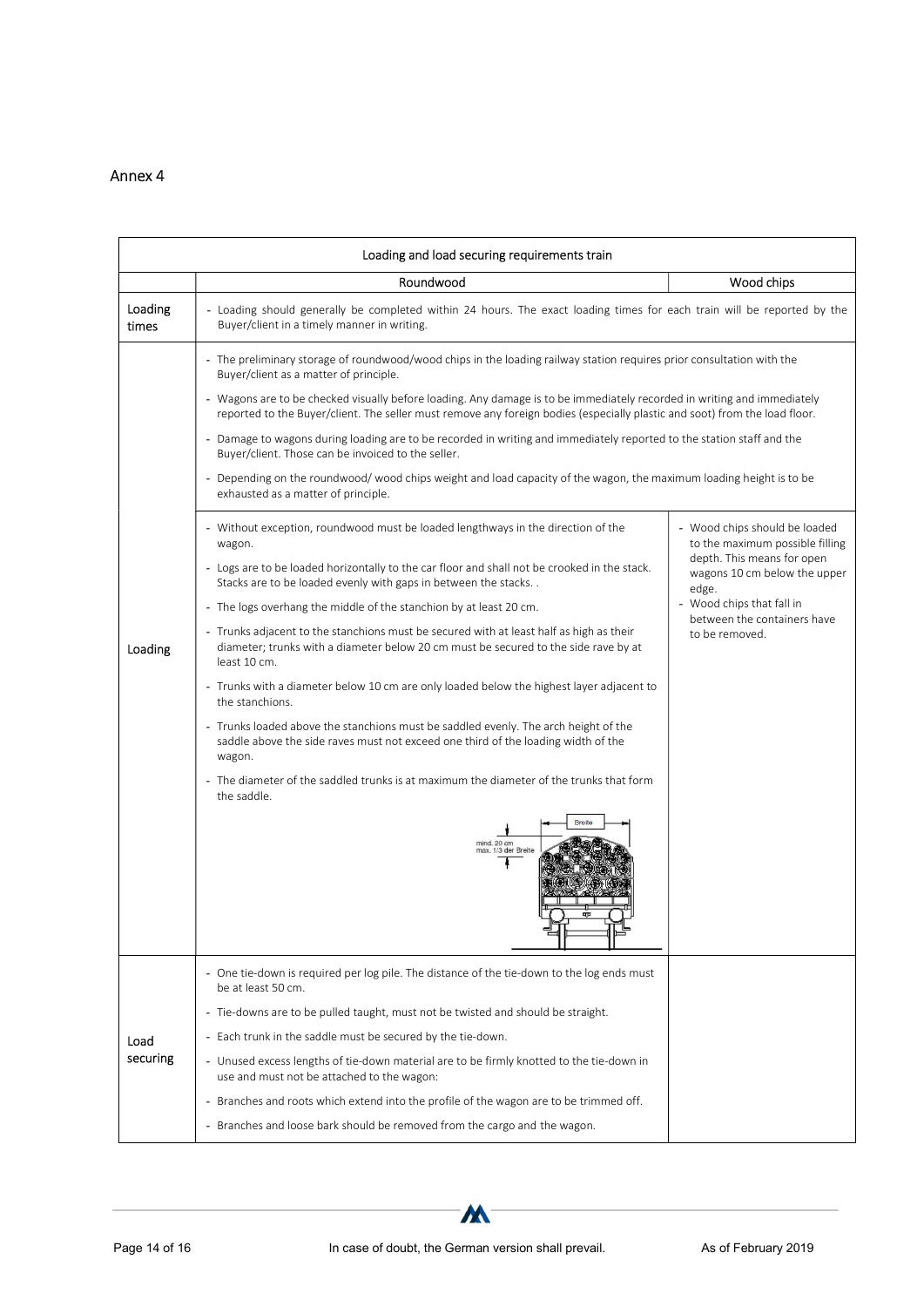| Loading and load securing requirements for river vessels |                                                                                                                                                                                                                                                                                                                                                                                                                                                                                                                                                                                                                                                                                                                                                                                                                                                                                                                                                                                      |                                                                             |  |  |  |
|----------------------------------------------------------|--------------------------------------------------------------------------------------------------------------------------------------------------------------------------------------------------------------------------------------------------------------------------------------------------------------------------------------------------------------------------------------------------------------------------------------------------------------------------------------------------------------------------------------------------------------------------------------------------------------------------------------------------------------------------------------------------------------------------------------------------------------------------------------------------------------------------------------------------------------------------------------------------------------------------------------------------------------------------------------|-----------------------------------------------------------------------------|--|--|--|
|                                                          | Roundwood                                                                                                                                                                                                                                                                                                                                                                                                                                                                                                                                                                                                                                                                                                                                                                                                                                                                                                                                                                            | Wood chips                                                                  |  |  |  |
| Loading<br>times                                         | - The loading times are specified in the avis and are to be followed.                                                                                                                                                                                                                                                                                                                                                                                                                                                                                                                                                                                                                                                                                                                                                                                                                                                                                                                |                                                                             |  |  |  |
| Loading                                                  | - The preliminary storage of roundwood/wood chips at the loading port must always be arranged with the Buyer/client in<br>advance.<br>- The hold of the vessel is to be visually checked before loading. Damage or other circumstances that prevent loading such as<br>freshly painted and not yet dry ship's hold are to be recorded immediately in writing and reported to the client without delay.<br>The Seller must remove any foreign bodies (especially plastic and soot) from the load floor.<br>- During the loading of the vessel, the instructions of the vessel's master for filling the hold in the vessel must always be<br>followed in order to avoid damage or listing as a result of uneven stowing.<br>- Damage to the vessel during loading are to be recorded in writing and immediately reported to the vessel's master and the<br>Buver/client.<br>- In consultation with the vessel's master, the maximum possible loading height is always to be exhausted. |                                                                             |  |  |  |
|                                                          | - Roundwood is to be loaded inside the vessel's hold intermittently and flush.<br>- - Roundwood within the vessel's hold is to be loaded longitudinally to the direction of<br>travel.<br>- -Above the hold, a deck cargo is to be positioned at right angles to the travelling<br>direction of the vessel.                                                                                                                                                                                                                                                                                                                                                                                                                                                                                                                                                                                                                                                                          | - Wood chips should be loaded<br>up to the maximum possible<br>load height. |  |  |  |
| Load<br>securing                                         | - Roundwood above the hold is to be loaded in such a way that lateral slippage is<br>impossible.                                                                                                                                                                                                                                                                                                                                                                                                                                                                                                                                                                                                                                                                                                                                                                                                                                                                                     |                                                                             |  |  |  |